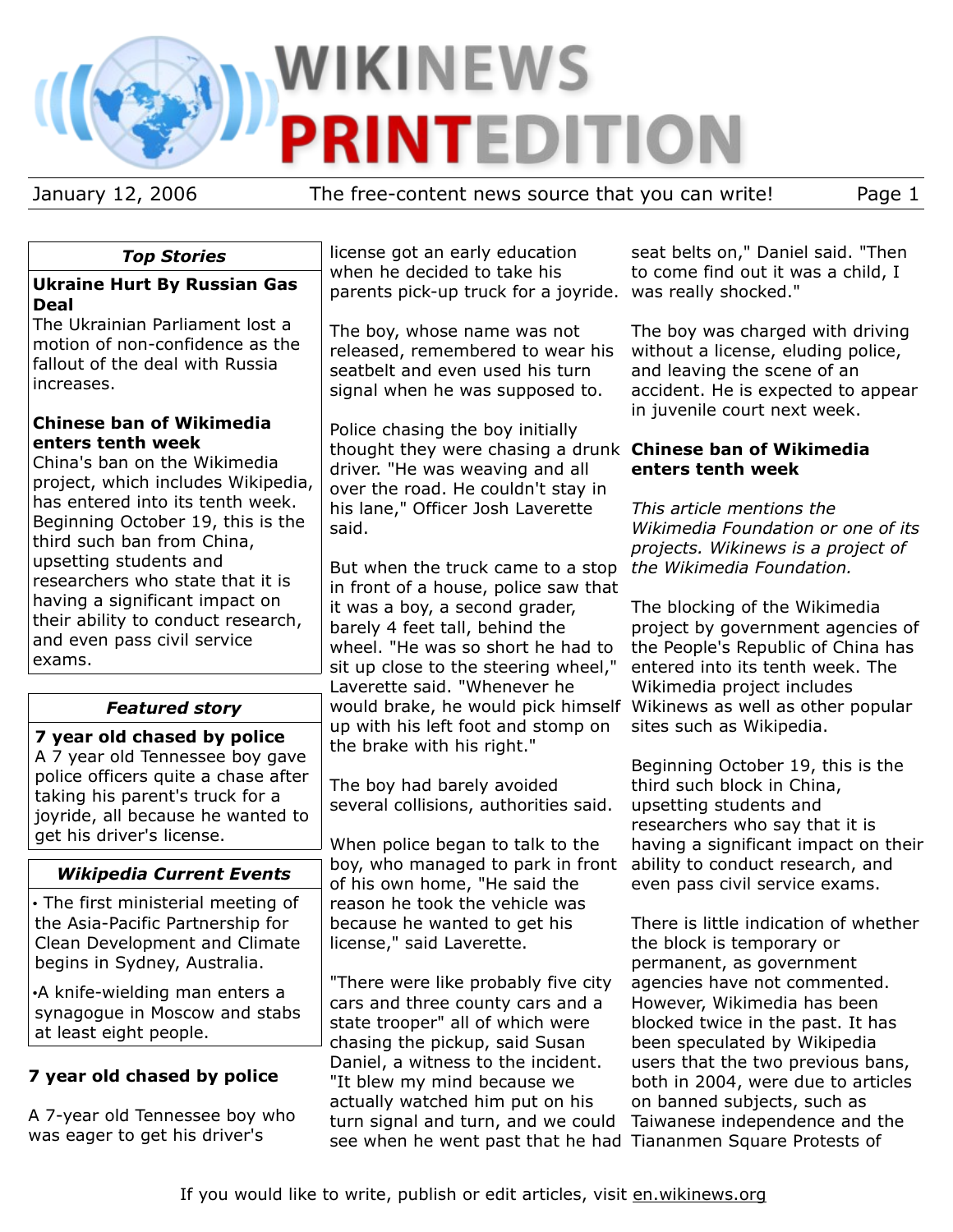Many users in China have been using proxy servers and other means to circumvent the ban. On October 21st, a prominent Chinese Wikipedia administrater posted, "If nothing goes wrong, the block should be lifted within one week." He followed up on the 24th by saying, "The block will be lifted by Wednesday [October 26]. According to procedure (the details of which are unknown), after the appeal is submitted, a reply will come within 3 business days, and my appeal has already been submitted by the ISP on Friday. My ISP has said that so far they haven't encountered a case where an appeal has failed. This should be good news, but it's still impossible to know the reason for the block." Since then, there has been no reported response from government agencies.

During the first block, users of the project petitioned their ISPs, one of which appealed to relevant agencies and was able to have the site unblocked. The second block, slightly later in the year, was only temporary, lasting four days with, once again, no explanation from government agencies.

The Chinese government has an active policy of blocking websites they consider controversial. Among other sites that have been blocked, China has been known to block foreign news sites (BBC News as an example), information about Tibetan independence, the Falun Gong and some websites based in Taiwan.

The Wikimedia Foundation is a popular group of non-profit websites dedicated to open content information that any user can edit. It includes an encyclopedia, news, quote

archives, and other information. It from the comet were captured has recently been criticized by the media for being too easy to edit, with the highest profile cases including John Seigenthaler Sr, when an anonymous user falsely claimed Seigenthaler was involved in the assassination of John F. Kennedy on his encyclopedia entry.

#### **Comet Samples Near Home**

Stardust, a NASA space capsule carrying precious comet samples from deep space, is scheduled to return to earth January 15, 2006.

Scientists hope to discover new meaning to the begining of our solar system.

Stardust's 2.9 billion mile roundtrip mission took it halfway to Jupiter to catch particles from comet Wild 2 two years ago. Its journey will have lasted a total of just over 7 years when it lands in the Utah desert.

On Sunday, the ship will remain in space while a 100-pound (45 kg) capsule loaded with comet dust returns to earth and lands at the U.S. Air Force Utah Test and Training range at 3:12 a.m. local time (5:12 a.m. EST or 1012 GMT). If the skies are all clear on January 15, then people from Northern california, Oregon and Nevada could get quite a show as the capsule enters Earth's atmosphere. The show will be quick, but should prove impressive.

Comets are thought to be remnants from the process of planet formation, and scientists said the dust collected by Stardust will give them their first opportunity to study pristine samples of materials formed billions of years ago. The particles

using a tennis-racket-sized space probe containing ice-cube sized compartments lined with aerogel, a porous substance that is 99.9 percent air. It is the first time since 1972 that any solid extraterrestrial material has been collected and brought back to Earth, and the first time ever for comet particles.

During its descent over the desert, the capsule is scheduled to deploy two parachutes, though NASA officials said they have prepared for the possibility of a hard landing. A NASA probe called Genesis crashed to Earth in 2004 when its parachute failed to open. That craft had been on a threeyear mission to collect solar wind ions, which were recovered by scientists even though the spacecraft was destroyed.

Stardust's project manager, Tom Duxbury, said that "after the Genesis incident and the Columbia shuttle disaster, the mission's team spent six months testing and reviewing the spacecraft's design to make sure there were no errors". Once the craft is recovered, it will be whisked away to the Johnson Space Center in Houston. Only after it is in a secure lab, free of potential contamination, will the probe be pried open to reveal its payload.

"We are at the end of a fantastic voyage," Don Brownlee, the lead scientist for the mission known as Stardust, recently told reporters at a media briefing. "We will learn a phenomenal amount… from the most primitive materials in our solar system. It is a real thrilling time." Now, near the end of its long voyage home, the probe is set to plunge back to Earth in the predawn hours on Sunday.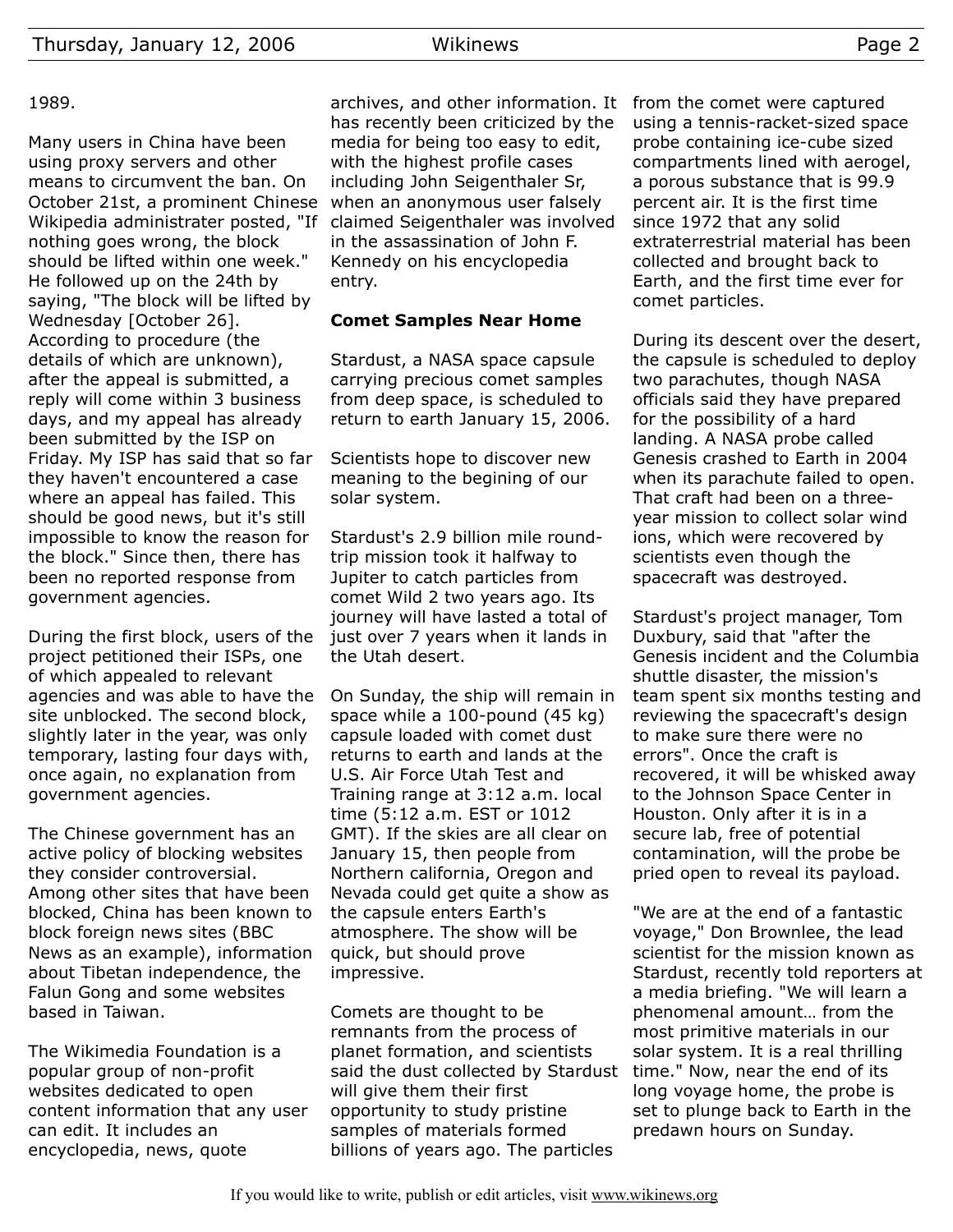### **Smoke reported on London Underground**

No injuries were reported when firefighters were called to two London Underground stations when the smell of smoke was reported and seen, said police.

A spokeswoman for London Transport police said firefighters had checked reports of smoke coming from the Bakerloo line, but the incident was not threatening. Fire services were sent to Oxford Circus and Piccadilly Circus.

#### **Ukraine Hurt By Russian Gas Deal**

The Ukrainian Parliament voted to oust the Prime Minister and his cabinet Tuesday after the handling of the countries gas crisis with Russia last week.

Viktor Yushchenko called the vote "incomprehensible, illogical, and wrong".

Although Russia and Ukraine have solved the crisis, for the time being, when the two countries agreed to new gas prices last week, the parliament described the deal as "traitorous," reports The Independent of London, and ousted Prime Minister Yuri Yekhanurov's government in response.

Both Members of Parliament and even opposition groups, said they were unhappy with the governments response to the crisis, and began to accuse it of "selling out to Russia and betraying national interests".

The motion to oust the government, which both shocked and suprised many MP's was backed by 250 of the 450 members of Parliament. Mr

Yushchenko's former ally and onetime prime minister, Julia Tymoshenko, was among those who voted against the government.

Yushchenko is calling the noconfidence vote politically motivated.

It is expected, however, that the government will remain in place until parliamentary elections are held, which are scheduled to occur in March.

The debate, at the moment, is whether the standing parliament has the authority to dismiss the prime minister. While the constitutional amendments allowing such an action were adopted Jan. 1, Yushchenko and Yekhanurov claim that only the parliament set to be elected in March will have such an ability.

However, there are some that believe that the parliament's move was more about gaining "political leverage" than responding to the gas crisis, reported the Los Angeles Times.

Yushchenko also accused Ukraine's parliament on Wednesday of "destabilizing the country by sacking his government," a move which sent the local currency plumitting to its lowest point in nearly nine months.

Yushchenko met Vladimir Putin for the first time since the Russian president ordered gas taps to be turned off to his ex-Soviet neighbor at the new year in a bitter dispute over prices that briefly disrupted supplies to the rest of Europe.

Last week Moscow agreed to a new contract, which Ukraine would pay nearly two times the amount

it did before. The two leaders barely touched on the energy issue in comments to reporters after their meeting, instead focusing on the positive side of their strained relations.

"Ukraine and Russia have entered an excellent phase in bilateral relations, a phase of personal friendship, which allows us to discuss wonderful prospects," Russia's Interfax news agency quoted Yushchenko as saying.

#### **Former NSA employee alleges illegal spying**

Russell "Russ" Tice, a former employee of the National Security Agency (NSA) who specialized in "special access programs," has admitted to ABC News that he was one of the sources the New York Times used in its December 2005 investigation into the NSA's spy activity against Americans.

He alleges that some of NSA and the Department of Defense's secret intelligence operations were run in violation of the law and has agreed to testify before Congress about their legality.

President Bush admitted ordering the NSA to monitor a small number of Americans without the use of warrants, but Tice believes it goes beyond that. If the full extent of NSA programs is being taken advantage of, he said, the number of Americans under surveillance could be in the millions. The ability exists, Tice stated, to track every domestic and international phone call as they are switched through centers and to monitor them for key words.

"If you picked the word 'jihad' out of a conversation, the technology exists that you focus in on that